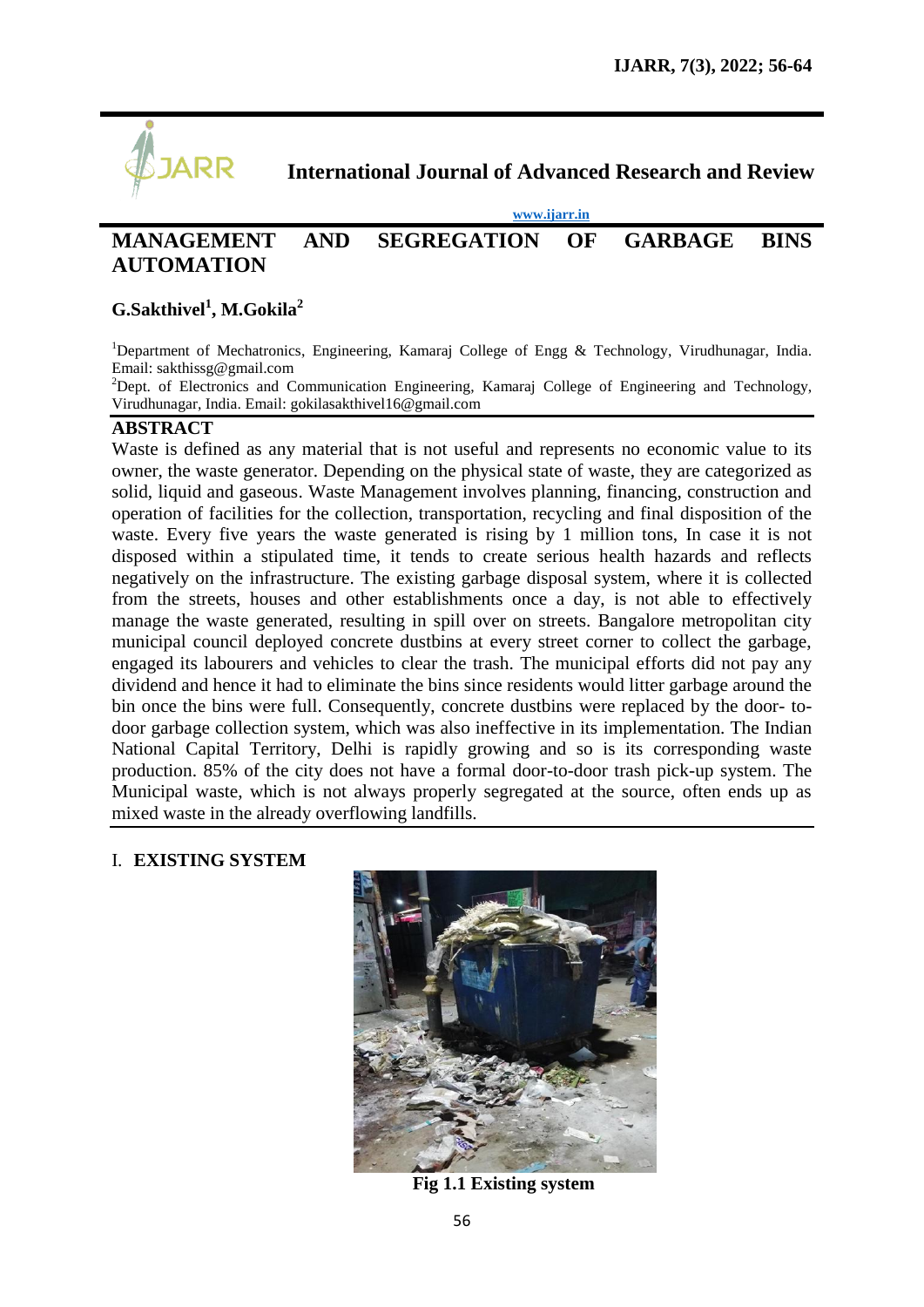This is our daily sight of the garbage that we are bitterly forced to see. The main problem with this system is that people are not aware of what the disposal and management is. This might lead to the various contamination and spread of diseases. Garbage collection algorithms have been developed for a wide range of application types, but the techniques have, unfortunately, so far suffered from problems with complying with very strict real-time demands. They are in most cases targeted for batch or interactive systems and do not guarantee short enough response times. Memory management inevitably involves some overhead. The overhead can consist of additional space requirements, additional time requirements, or more often a combination of the two. The time overhead is sometimes measured as the percentage of CPU time needed for memory management. For real-time systems this measure alone is not an adequate measure of the overhead. For such systems to meet their timing requirements, it is important that the garbage collector does not delay the application for extended periods. Operations that could cause the garbage collector to be invoked, thus interrupting the execution of the application program, must have a short and bounded time overhead. Using some knowledge of when and how the most time-critical parts of the system execute, the strategy can guarantee that garbage collection will never disturb these parts.

### **2. HARDWARE COMPONENTS**

### **2.1 ULTRASONIC SENSOR**

Ultrasonic sensors are devices that use electrical– mechanical energy transformation to measure distance from the sensor to the target object. Ultrasonic waves are longitudinal mechanical waves which travel as a sequence of compressions and rarefactions along the direction of wave propagation through the medium. Apart from distance measurement, they are also used in ultrasonic material testing (to detect cracks, air bubbles, and other flaws in the products), Object detection, position detection, ultrasonic mouse, etc. It consists of a transmitter and receiver which are available as separate units or embedded together as single unit. The above image shows the ultrasonic transmitter and receiver. It transmits ultrasonic waves from its sensor head and again receives the ultrasonic waves reflect from an object. By measuring the length of time from the transmission to reception of the sonic wave, it detects the position of the object. Ultrasonic sensors can measure the following parameters without contacting the medium to be measured distance, level, Diameter, Presence and Position Range: 40 to 70 kHz frequency Up to 11 m of distance and -25 $\degree$  C to +70 $\degree$  C operating temperature.



Connections for 2-pin Trigger/Echo Mode (SRF04 compatible)

### **Fig 2.1 diagram show the pin diagram and I/O ports of an Ultrasonic sensor**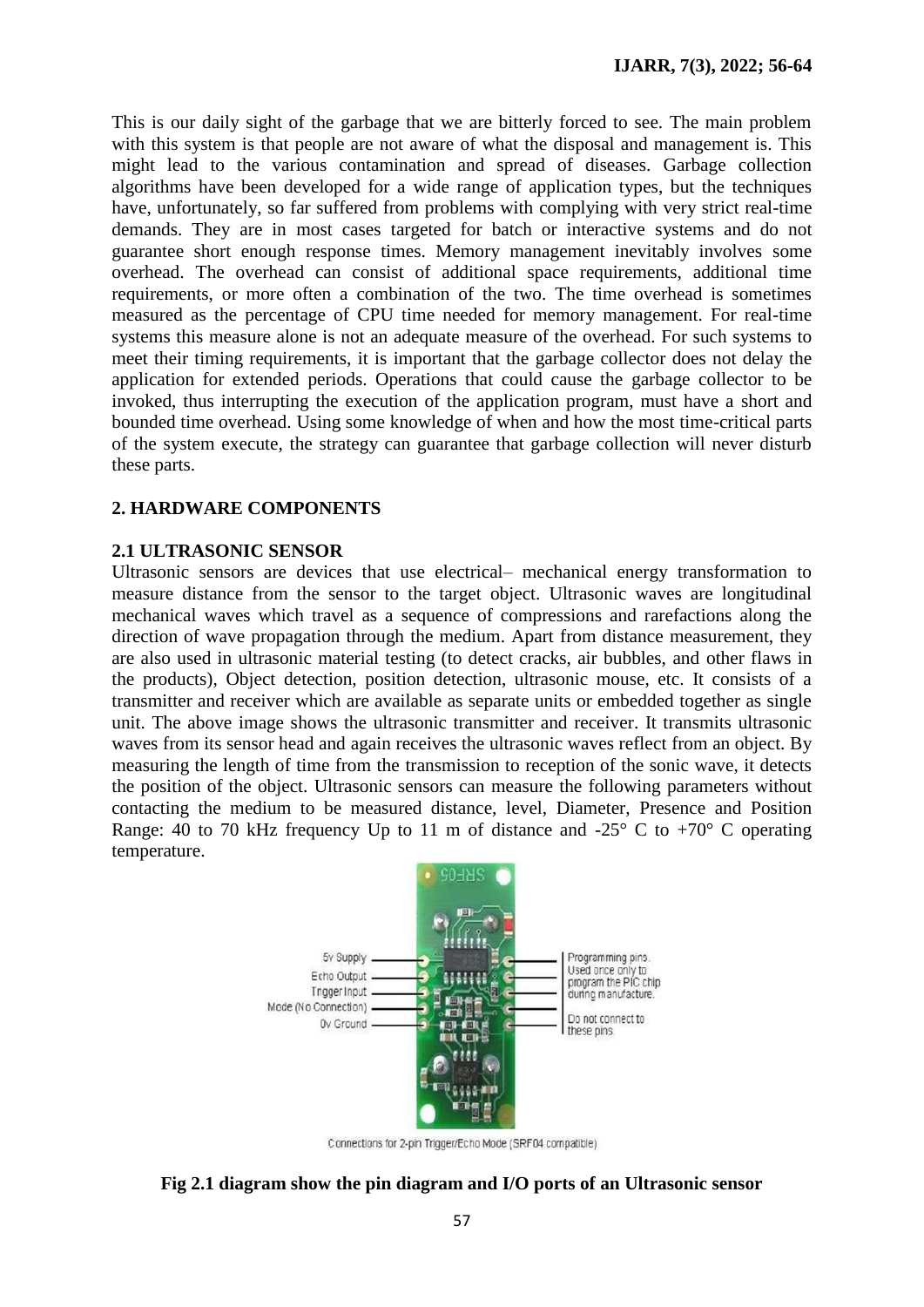

**A.** GASSENSOR

**Fig 2.2 Diagram of gas sensor**

A gas detector is a device that detects the presence of gases in an area, often as part of a safety system. This type of equipment is used to detect a gas leak and interface with a control system so a process can be automatically shut down. A gas detector can sound an alarm to operators in the area where the leak is occurring, giving them the opportunity to leave. This type of device is important because there are many gases that can be harmful to organic life, such as humans or animals. Gas sensors are available in wide specifications depending on the sensitivity levels, type of gas to be sensed, physical dimensions and numerous other factors. This Insight covers a methane gas sensor that can sense gases such as ammonia which might get produced from methane. When a gas interacts with this sensor, it is first ionized into its constituents and is then adsorbed by the sensing element. This adsorption creates a potential difference on the element which is conveyed to the processor unit through output pins in form of current. The top part is a stainless-steel mesh which takes care of the following Filtering out the suspended particles so that only gaseous elements are able to pass to insides of the sensor. Protecting the insides of the sensor. Exhibits an anti-explosion network that keeps the sensor module intact at high temperatures and gas pressures.

The sensing element which is made up from Aluminium Oxide based ceramic and has a coating of tin oxide. Using a ceramic substrate increases the heating efficiency and tin oxide, being sensitive towards adsorbing desired gas components (in this case methane and its products) suffices as sensing coating.

The ceramic with tin dioxide on the top coating that has good adsorbing property. Any gas to be monitored has specific temperature at which it ionizes. The task of the sensor is to work at the desired temperature so that gas molecules get ionized. Through Nickel-chromium wire, the ceramic region of the sensing element is subjected to heating current. The heat is radiated by the element in the nearby region where gases interact with it and get ionized.

Once, ionized, they are absorbed by the tin dioxide. Adsorbed molecules change the resistance of the tin dioxide layer. This changes the current flowing through the sensing element and is conveyed through the output leads to the unit that controls the working of the gas sensor.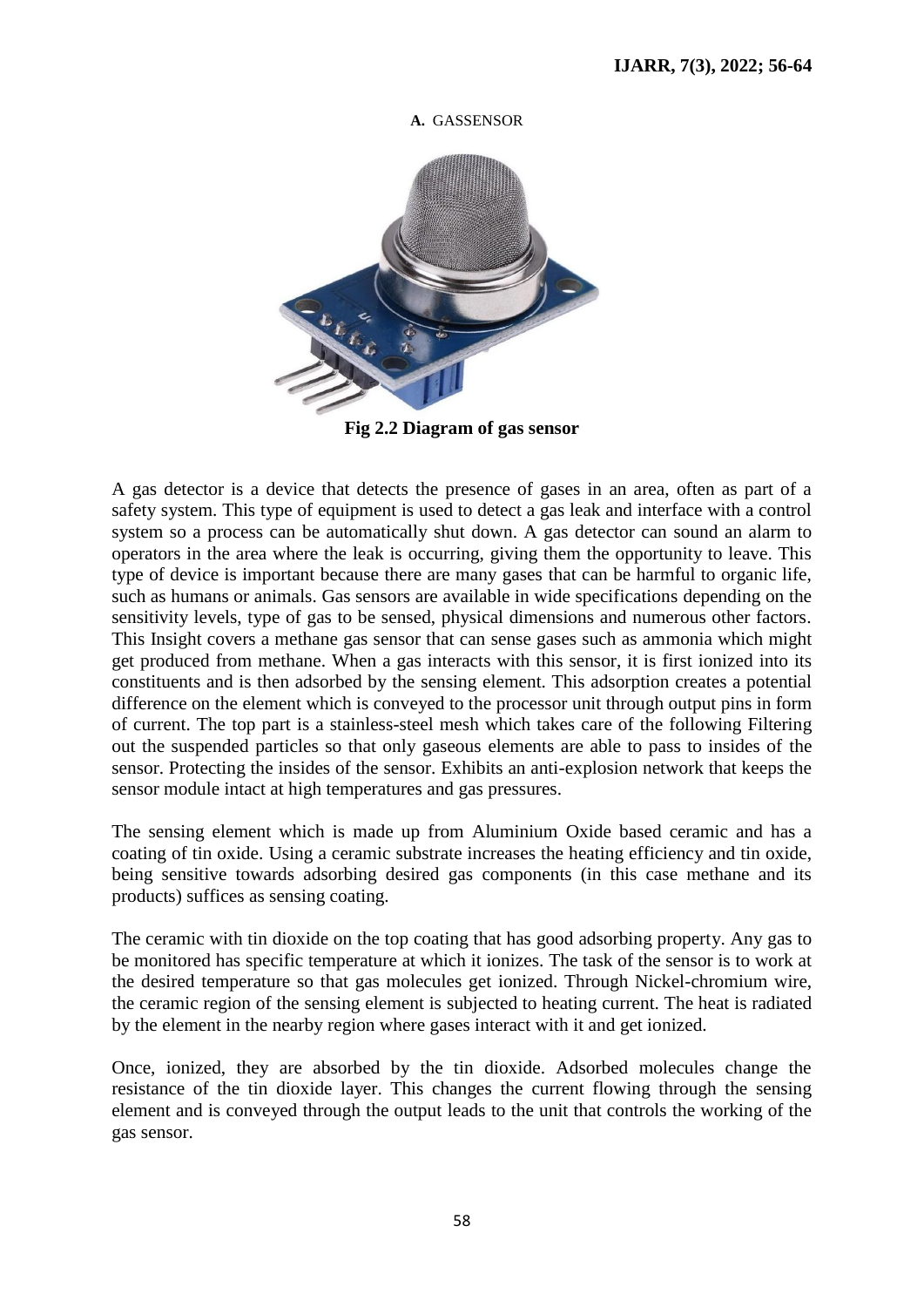### **2.2 ESP8266 (WiFi)**

The ESP8266 Wi-Fi Module is a self-contained SOC with integrated TCP/IP protocol stack that can give any microcontroller access to your Wi-Fi network. The ESP8266 is capable of either hosting an application or offloading all Wi-Fi networking functions from another application processor. Each ESP8266 module comes pre-programmed with an AT command set firmware, meaning, you can simply hook this up to your Arduino device and get about as much Wi-Fi ability as a Wi-Fi Shield offers (and that's just out of the box)! The ESP8266 module is an extremely cost effective board with a huge, and ever growing, community. Its high degree of on-chip integration allows for minimal external circuitry, including the frontend module, is designed to occupy minimal PCB area. The ESP8266 supports APSD for VoIP applications and Bluetooth co- existence interfaces, it contains a self-calibrated RF allowing it to work under all operating conditions, and requires no external RF parts.



**Fig 2.3 in out of the Wi-Fi module**

### **2.3 POWERING ESP8266 USING 7805 VOLTAGE REGULATOR**



A voltage regulator is a circuit that creates and maintains a fixed output voltage, irrespective of changes to the input voltage or load conditions. Voltage regulators (VRs) keep the voltages from a power supply within a range that is compatible with the other electrical components. The presence of the two 100 μF Capacitors is used to cancel out any kind of ripple present from the constant 5V output that comes out of the 7805 voltage regulators.

### **2.4 ARDUINO NANO**

Arduino is an open-source computer hardware and software company, project and user community that designs and manufactures microcontroller-based kits for building digital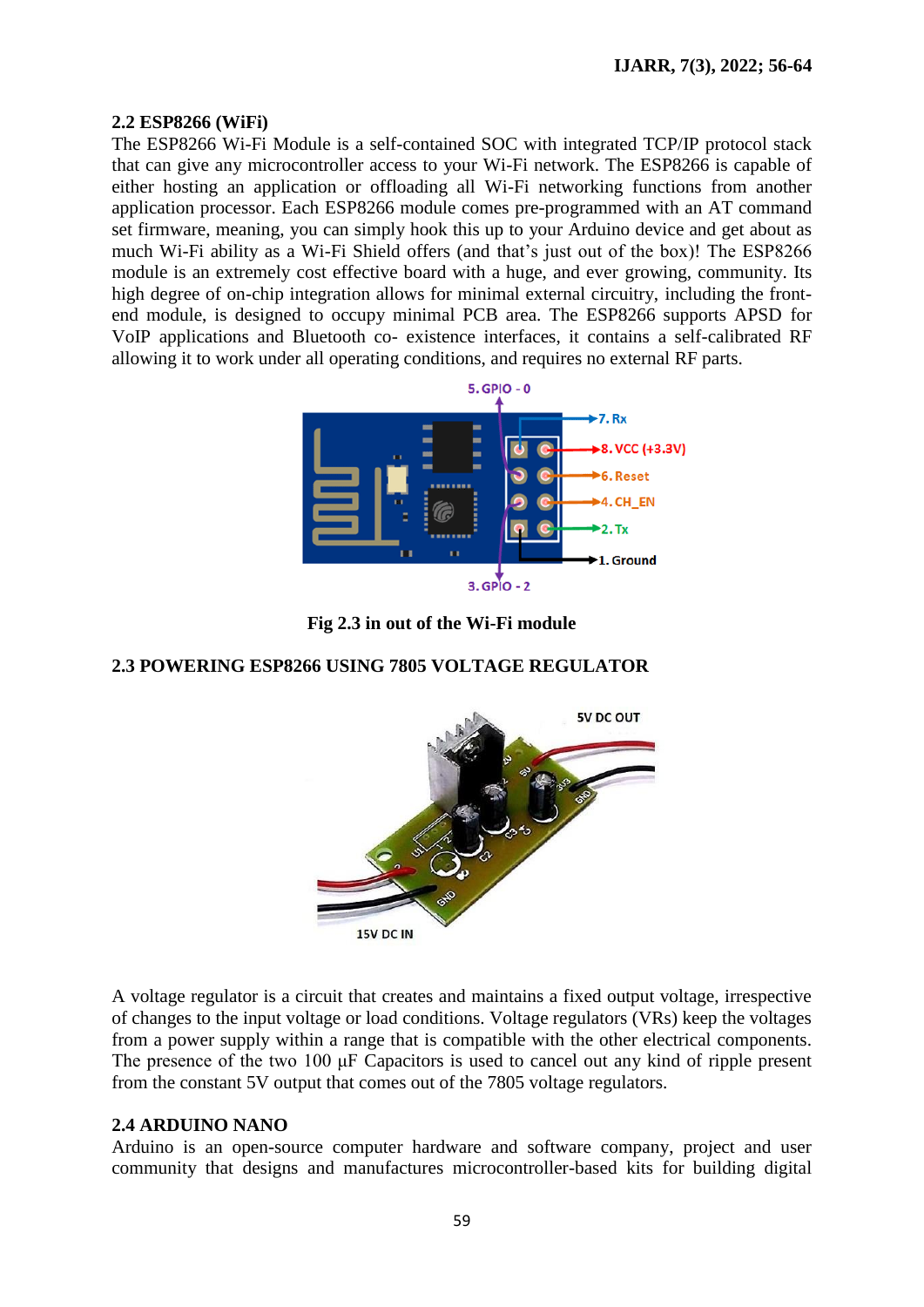devices and interactive objects that can sense and control objects in the physical world. The project is based on microcontroller board designs, manufactured by several vendors, using various microcontrollers. These systems provide sets of digital and analog I/O pins that can be interfaced to various expansion boards ("shields") and other circuits. The boards feature serial communications interfaces, including USB on some models, for loading programs from personal computers. For programming the microcontrollers, the Arduino project provides an integrated development environment (IDE) based on the Processing project, which includes support for the C and C++ programming languages.



**Fig 2.5 ARDUINO NANO**

Arduino programs may be written in any programming language with a compiler that produces binary machine code. Atmel provides a development environment for their microcontrollers, AVR Studio and the newer Atmel Studio. The Arduino project provides the Arduino integrated development environment (IDE), which is a cross-platform application written in Java. It originated from the IDE for the Processing programming language project and the wiring project. The Arduino IDE supports the C and C++ programming languages using special rules of code organization. The Arduino IDE supplies a software library called "Wiring" from the Wiring project, which provides many common input and output procedures. A typical Arduino C/C++ sketch consist of two functions that are compiled and linked with a program stub main() into an executable cyclic executive program:

- setup(): a function that runs once at the start of a program and that can initialize settings.
- loop(): a function called repeatedly until the board powers off.

After compilation and linking with the GNU tool chain, also included with the IDE distribution, the Arduino IDE employs the program argued to convert the executable code into a text file in hexadecimal coding that is loaded into the Arduino board by a loader program in the board's firmware.

### **3 PROPOSED SYSTEM**

We are living in an age where tasks and systems are fusing together with the power of IOT to have a more efficient system of working and to execute jobs quickly! With all the power at our finger tips this is what we have come up with. The Internet of Things (IoT) shall be able to incorporate transparently and seamlessly a large number of different systems, while providing data for millions of people to use and capitalize. Building a general architecture for the IoT is hence a very complex task, mainly because of the extremely large variety of devices, link layer technologies, and services that may be involved in such a system. One of the main concerns with our environment has been solid waste management which impacts the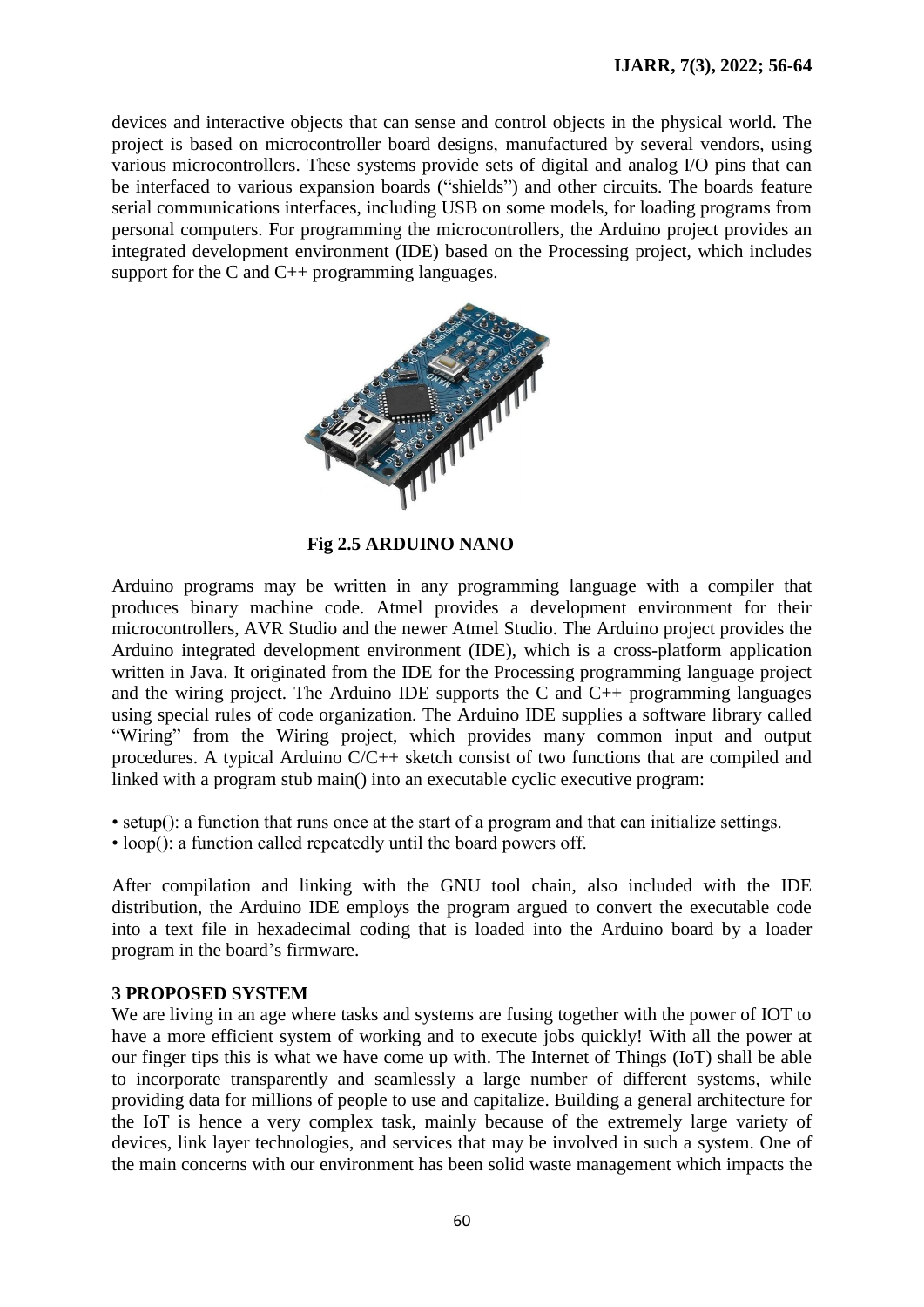health and environment of our society. The detection, monitoring and management of wastes is one of the primary problems of the present era. The traditional way of manually monitoring the wastes in waste bins is a cumbersome process and utilizes more human effort, time and cost which can easily be avoided with our present technologies. This is our solution, a method in which waste management is automated. This is our IoT Garbage Monitoring system, an innovative way that will help to keep the cities clean and healthy.

### **4 BLOCK DIAGRAM**



**Fig 4.1 Block diagram of the proposed work**

This block diagram defines the various inputs and outputs of the automation process of the garbage bins. The initial power supply for the entire device is given through an adapter to a step down transformer. And this step downed unstable AC is sent to the combination of diodes in the form of wheat stone bridge and voltage regulators and capacitors to get the final stable DC voltage of 5V from the 220V unstable AC supply which as a whole given to the Arduino. The usage of two sensors i.e Ultrasonic sensor and the Gas sensor senses their respective happenings and sends the signal to the Arduino NANO microcontroller with the help of ADC. The microcontroller sends signal to the Wi-Fi module and if the Wi-Fi module is connected properly with the microcontroller it sends an acknowledgement signal back to the microcontroller. The LCD display shows the level filled up, the gas level and the alert signal according to the changes sensed by the sensors which are sent to the Arduino which reflects on the screen of the LCD. The buzzer acts as the alarm which gives out sound whenever the level and the gas sensed by the sensors are out of the normality range. Here Arduino acts as Microcontroller and also as a gateway. Using the concept of IoT, Arduino sends every details to the cloud via Wi-Fi module. The data from the cloud is sent to mobile phone app or can be viewed in the respective webpage of the sever that holds the information and is automated by the ESP8266.

### **5 UPLOADING DATA TO THINGSPEAK.COM**

ThingSpeak is an IoT analytics platform service that allows you to aggregate, visualize and analyze live data streams in the cloud. ThingSpeak provides instant visualizations of data posted by your devices to ThingSpeak. With the ability to execute MATLAB® code in ThingSpeak you can perform online analysis and processing of the data as it comes in.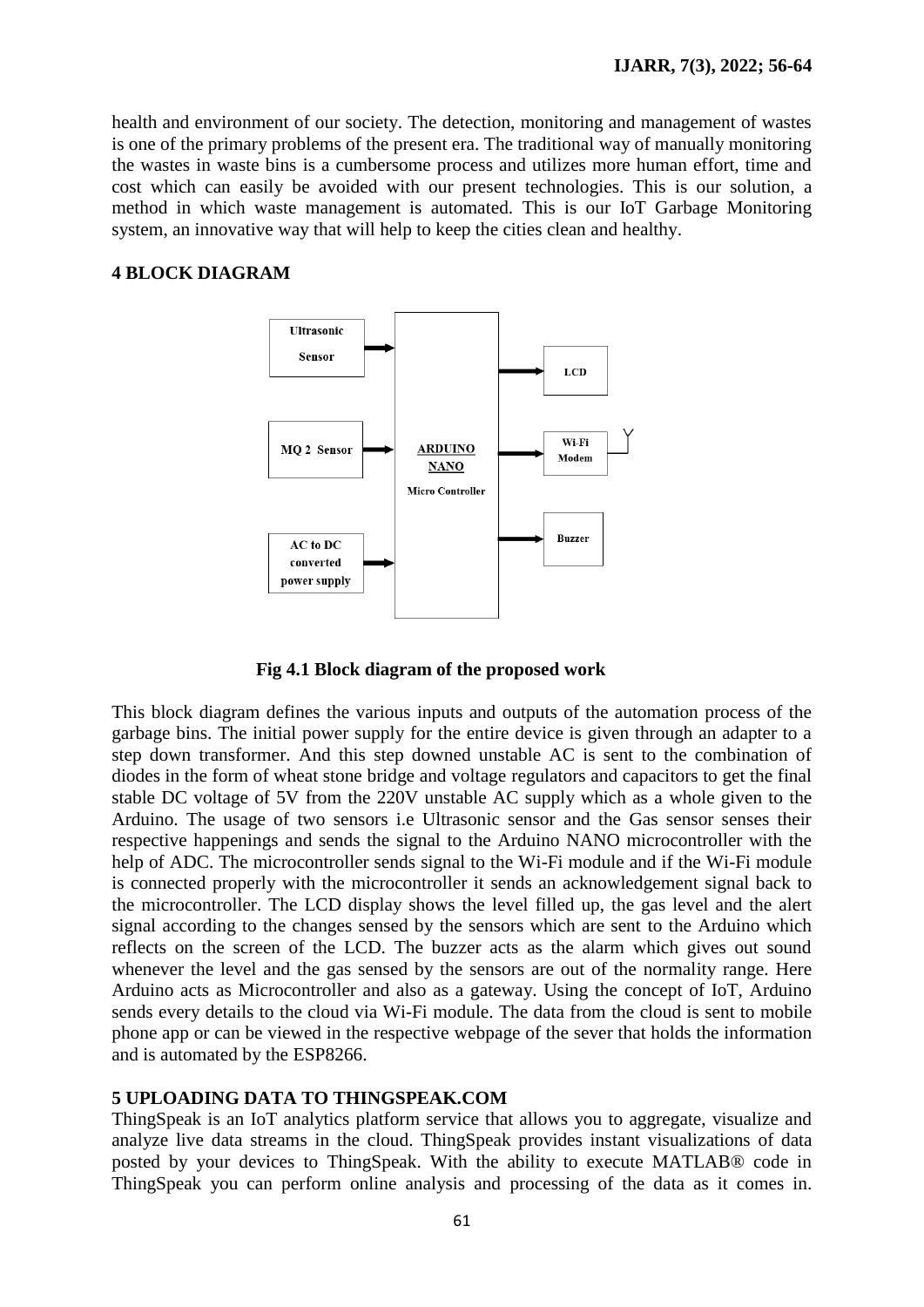ThingSpeak is often used for prototyping and proof of concept IoT systems that require analytics. ThingSpeak allows you to aggregate, visualize and analyze live data streams in the cloud.

Some of the key capabilities of ThingSpeak include the ability to:

- Easily configure devices to send data to ThingSpeak using popular IoT protocols.
- Visualize your sensor data in real-time.
- Aggregate data on-demand from third-party sources.
- Use the power of MATLAB to make sense of your IoT data.
- Run your IoT analytics automatically based on schedules or events.
- Prototype and build IoT systems without setting up servers or developing web software.

Automatically act on your data and communicate

On the left, we have the smart devices (the "things" in IoT) that live at the edge of the network. These devices collect data and include things like wearable devices, wireless temperatures sensors, heart rate monitors, and hydraulic pressure sensors, and machines on the factory floor.

In the middle, we have the cloud where data from many sources is aggregated and analyzed in real time, often by an IoT analytics platform designed for this purpose.

The right side of the diagram depicts the algorithm development associated with the IoT application. Here an engineer or data scientist tries to gain insight into the collected data by performing historical analysis on the data. In this case, the data is pulled from the IoT platform into a desktop software environment to enable the engineer or scientist to prototype algorithms that may eventually execute in the cloud or on the smart device itself.

### **CREATING A CHANNEL TO COLLECT NEW DATA**

Here is an example of creating a channel to collect new data.

1. Sign In to ThingSpeak™ using your MathWorks ® Account, or create a new Math Works account.

2. Click Channels >MyChannels.



3. On the Channels page, click New Channel.

4. Check the boxes next to Fields 1–3. Enter these channel setting values:

Name: GARBAGE AUTOMATION Description : This project monitors.... Field 1: FILL UP LEVEL Field 2: GAS

5. Click Save Channel at the bottom of the settings. You now see these tabs: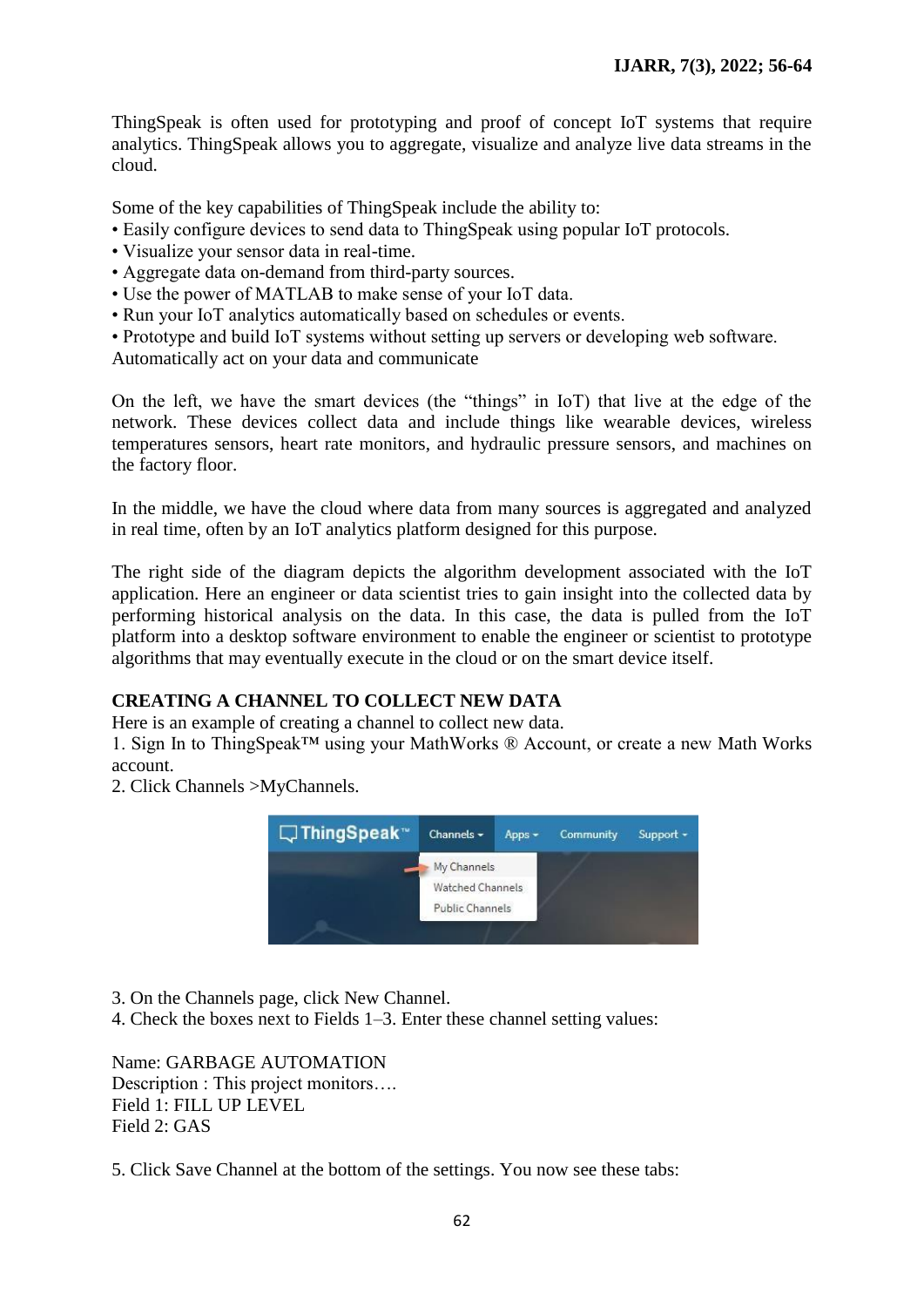**Private View**: This tab displays information about your channel that only you can see.

**Public View**: If you choose to make your channel publicly available, use this tab to display selected fields and channel visualizations.

**Channel Settings:** This tab shows all the channel options you set at creation. You can edit, clear, or delete the channel from this tab.

**Sharing:** This tab shows channel sharing options. You can set a channel as private, shared with everyone (public), or shared with specific users.

**API Keys**: This tab displays your channel API keys. Use the keys to read from and write to your channel.

**Data Import/Export**: This tab enables you to import and export channel data.

### **6. OUTPUT**

|                                                          |                         |                                      | 2010/11/2021 17:20:20:11     |                                                |
|----------------------------------------------------------|-------------------------|--------------------------------------|------------------------------|------------------------------------------------|
| Add Visualizations                                       | Add Widgets             | <b>C</b> Export recent data          |                              | MATLAB Visualization<br>MATLAB Analysis        |
| <b>Channel Stats</b>                                     |                         |                                      |                              |                                                |
| Created: a.day.ago<br>Last entry: less than a minute ago |                         |                                      |                              |                                                |
| Entries: 66                                              |                         |                                      |                              |                                                |
| <b>Field 1 Chart</b>                                     |                         | $B$ $D$ $A$ $X$                      | <b>Field 2 Chart</b>         | $B$ $D$ $A$ $X$                                |
|                                                          | Garbage bins automation |                                      |                              | Garbage bins automation                        |
| 50                                                       |                         |                                      |                              |                                                |
| Final de III<br>$\frac{1}{2}$                            |                         | Fill up level 5                      | sa<br>ŝ                      |                                                |
|                                                          |                         | The Apr 15 2021<br>17.07.40 GMT+0530 |                              |                                                |
| 14, Apr                                                  | 12.00                   | 12:00<br>15. Apr                     | $\theta$<br>14. Apr<br>12.00 | 15. Apr<br>12:00                               |
|                                                          | Date                    | ThingSpeak.com                       |                              | Date<br>Теогдариях сот-                        |
|                                                          |                         |                                      |                              |                                                |
|                                                          |                         |                                      |                              |                                                |
| □ThingSpeak™                                             | Channels -              | Apps -<br>Support -                  |                              | <b>Commercial Use</b><br>How to Buy            |
| Add Visualizations                                       | Add Widgets             | <b>DExport recent data</b>           |                              | MATLAB Visualization<br><b>MATLAB Analysis</b> |
| <b>Channel Stats</b>                                     |                         |                                      |                              |                                                |
| Created: a.day.ago                                       |                         |                                      |                              |                                                |
| Last entry: less than a minute ago<br>Entries: 66        |                         |                                      |                              |                                                |
|                                                          |                         |                                      |                              |                                                |
| <b>Field 1 Chart</b>                                     |                         | $C$ $D$ $A$ $X$                      | <b>Field 2 Chart</b>         | $B$ $D$ $A$ $X$                                |
|                                                          | Garbage bins automation |                                      |                              | Garbage bins automation                        |
| 50                                                       |                         |                                      | 50                           | Gas:70<br>Thu Apr 15 2021                      |
| 25                                                       |                         |                                      | ŝ                            | 17.08.20 GMT+0530                              |
| Fill up level                                            |                         |                                      | `0                           |                                                |

### **7. CONCLUSION**

The Project garbage management has been completed successfully and the output results are verified. The results are in line with the expected output. The project has been checked with both software and hardware testing tools. In this work I/O devices are chosen and proved to be more appropriate for the intended application. The project is having enough avenues for future enhancement. The project is a prototype that fulfils all logical requirements and this project is applicable for real time application. This project contributes significant field in the field of solid waste management. The work carried out is suitable for peripheral upgradation in future and also applicable to variety of industrial and commercial applications.